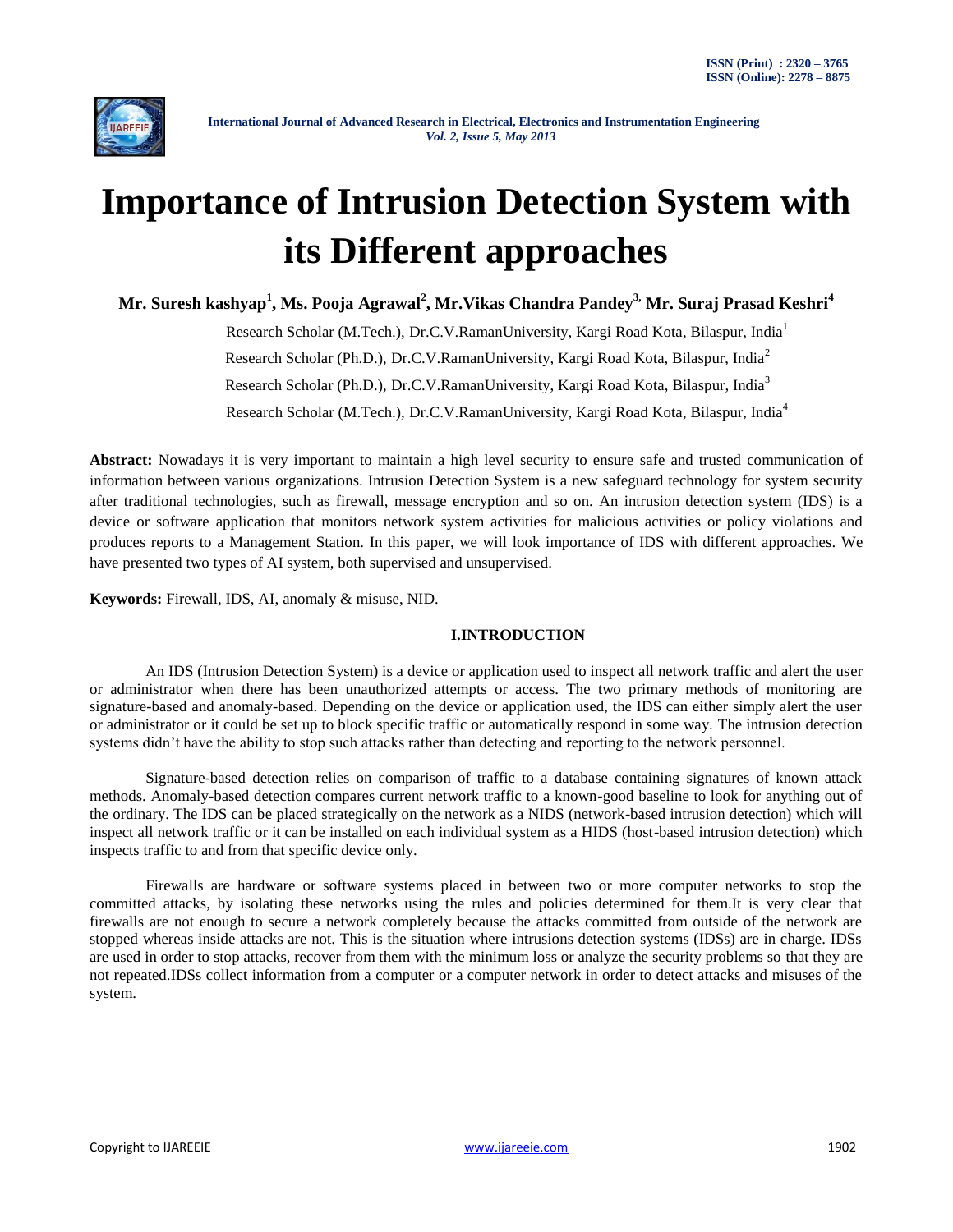



Fig. 1 Intrusion detection system

### **II.BACKGROUND ON INTRUSION DETECTION**

In the last three years, the networking revolution has finally come of age. More than ever before, we see that the Internet is changing computing, as we know it. The possibilities and opportunities are limitless; unfortunately, so too are the risks and chances of malicious intrusions. It is very important that the security mechanisms of a system are designed so as to *prevent* unauthorized access to system resources and data. However, completely preventing breaches of security appear, at present, unrealistic. We can, however, try to detect these intrusion attempts so that action may be taken to repair the damage later. This field of research is called **Intrusion Detection**

A simple firewall can no longer provide enough security as in the past. Today's corporations are drafting intricate security policies whose enforcement requires the use of multiple systems, both proactive and reactive (and often multilayered and highly redundant). The premise behind intrusion detection systems is simple: Deploy a set of agents to inspect network traffic and look for the "signatures" of known network attacks. However, the evolution of network computing and the awesome availability of the Internet have complicated this concept somewhat. With the advent of Distributed Denial of Service (DDOS) attacks, which are often launched from hundreds of separate sources, the traffic source no longer provides reliable temporal clues that an attack is in progress. Worse yet, the task of responding to such attacks is further complicated by the diversity of the source systems, and especially by the geographically distributed nature of most attacks.

Intrusion detection techniques while often regarded as grossly experimental, the field of intrusion detection has matured a great deal to the point where it has secured a space in the network defense landscape alongside firewalls and virus protection systems. While the actual implementations tend to be fairly complex, and often proprietary, the concept behind intrusion detection is a surprisingly simple one: Inspect all network activity (both inbound and outbound) and identify suspicious patterns that could be evidence of a network or system attack.

## **III.TYPES OF INTRUSION DETECTION SYSTEM**

#### **Intrusion detection system are classified into three types**

**1. Host based IDS:** A host-based intrusion detection system (HIDS) is a system that monitors a computer system on which it is installed to detect an intrusion and/or misuse. A host-based IDS analyzes several areas to determine misuse (malicious or abusive activity inside the network) or intrusion (breaches from the outside). Host-based IDSes consult several types of log files (kernel, system, server, network, firewall, and more), and compare the logs against an internal database of common signatures for known attacks. Host-based IDS can also verify the data integrity of important files and executables.

**2. Network based IDS:** Network-based intrusion detection systems operate differently from host-based IDSes. The design philosophy of network-based IDS is to scan network packets at the router or host-level, auditing packet information, and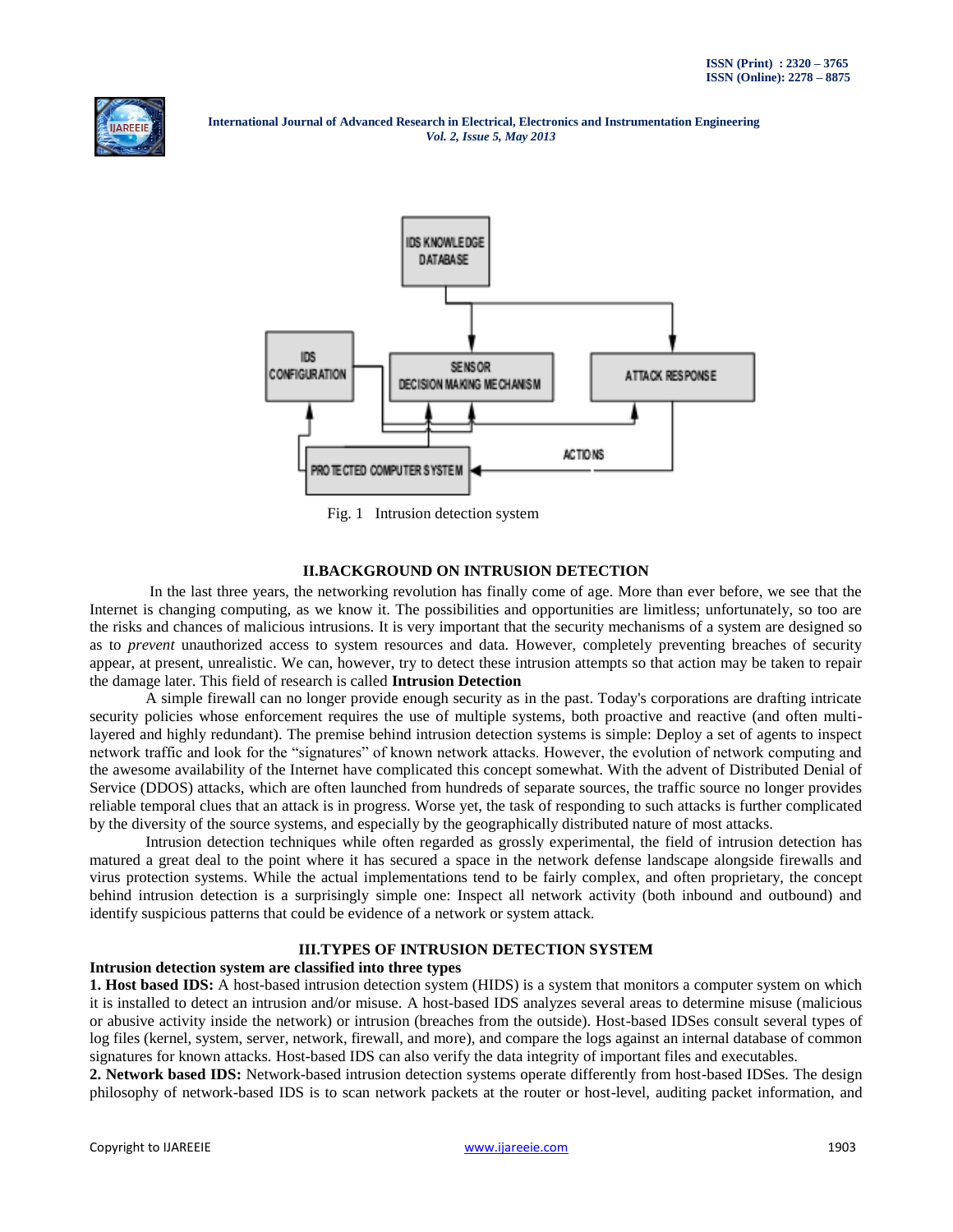

logging any suspicious packets into a special log file with extended information. Based on these suspicious packets, network-based IDS can scan its own database of known network attack signatures and assign a severity level for each packet.

**3. Hybrid based IDS:** Hybrid intrusion detection systems offer management of and alert notification from both network and host-based intrusion detection devices. Hybrid solutions provide the logical complement to NID and HID - central intrusion detection management.

### **IV. DIFFERENT APPROACHES OF IDS**

#### **In this paper, we will look at four intrusion detection approaches these are**

- Artificial Neural Network-IDS
- SOM-IDS
- Fuzzy Logic -IDS
- SVM -IDS

#### **ANN-IDS**: -

ANN is one of the oldest systems that have been used for Intrusion Detection System (IDS), ANN is one of the most used techniques and has been successfully applied to intrusion detection (Horeis, 2003; Joo et al., 2003; Kevin, Rhonda, & Jona-than, 1990; Tan, 1995). According to different types of ANN, these techniques can be classified into the following three categories: supervised ANN-based intrusion detection, unsupervised ANN-based intrusion detection, and hybrid ANN-based intrusion detection. Supervised ANN applied to IDS mainly includes multi-layer feed-forward (MLFF) neural networks and recurrent neural net-works .However, the main drawbacks of ANN-based IDS exist in two aspects: (1) lower detection precision, especially for low-frequent attacks, e.g., Remote to Local (R2L), User to Root (U2R), and (2) weaker detection stability (Beghdad, 2008 ). For the above two as-pects, the main reason is that the distribution of different types of attacks is imbalanced. For low-frequent attacks, the leaning sample size is too small compared to high-frequent attacks. It makes ANN not easy to learn the characters of these attacks and therefore detection precision is much lower.

#### **SOM IDS:-**

Purely based on a hierarchy of self-organizing feature maps (SOMs), an approach to network intrusion detection is investigated. Our principle interest is to establish just how far such an approach can be taken in practice. To do so, the KDD benchmark data set from the International Knowledge Discovery and Data Mining Tools Competition is employed. Extensive analysis is conducted in order to assess the significance of the features employed, the partitioning of training data and the complexity of the architecture. Contributions that follow from such a holistic evaluation of the SOM include recognizing that (1) best performance is achieved using a two-layer SOM hierarchy, based on all 41-features from the KDD data set. (2) Only 40% of the original training data is sufficient for training purposes. (3) The 'Protocol' feature provides the basis for a switching parameter, thus supporting modular solutions to the detection problem. The ensuing detector provides false positive and detection rates of 1.38% and 90.4% under test conditions; where this represents the best performance to date of a detector based on an unsupervised learning algorithm.

 The Self-Organizing Map is a neural network model for analyzing and visualizing high dimensional data. It belongs to the category of competitive learning network. The SOM Fig. 1 defines a mapping from high dimensional input data space onto a regular two-dimensional array of neurons.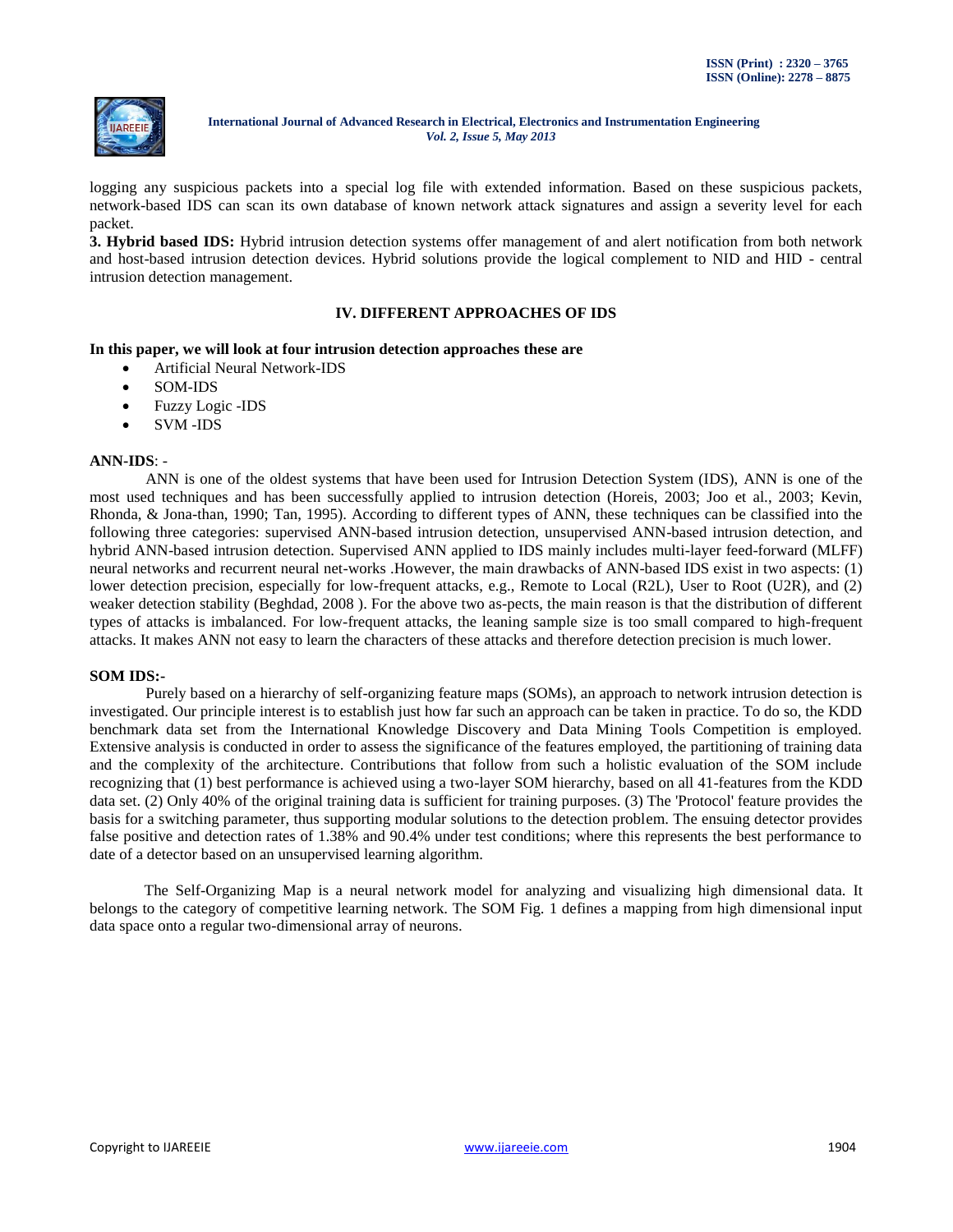



Fig. 2 General SOM topology

Self-Organizing Map has been successfully applied in complex application areas where traditional method has failed. Due to their inherently non-linear nature, they can handle much more complex situations than the traditional methods. One of those problems represents intrusion detection by intrusion detection systems. These systems deal with high dimension data on the input, which is needed to map to 2-dimension space. Designed architecture of the intrusion detection system is application of neural network SOM in IDS systems.

#### **Fuzzy logic IDS:-**

Fuzzy systems have demonstrated their ability to solve different kinds of problems in various applications domains. Fuzzy systems based on fuzzy if-rules have been successfully used in many applications areas. Fuzzy if-then rules were traditionally gained from human experts. Recently, various methods have been suggested for automatically generating and adjusting fuzzy if-then rules without using the aid of human experts. Genetic algorithms have been used as rule generation and optimization tools in the design of fuzzy rule-based systems. There are two main reasons to introduce fuzzy logic for intrusion detection. First, many quantitative features, both ordinal and categorical, are involved in intrusion detection and can potentially be viewed as fuzzy variables.

#### **SVM IDS:-**

Support Vector Machines (SVM) is the classifiers which were originally designed for binary classification. The classification applications can solve multi-class problems. Decision-tree-based support vector machine which combines support vector machines and decision tree can be an effective way for solving multi-class problems. SVM are learning systems that use a hypothesis space of linear functions in a high dimensional feature space, trained with a learning algorithm from optimization theory. SVM is based on the idea of a hyper-plane classifier, or linearly separability. The SVM is one of the most successful classification algorithms in the data mining area, but it"s long training time limits its use. Many applications, such as Data Mining and Bio-Informatics, require the processing of huge data sets. The training time of SVM is a serious obstacle in the processing of such data sets. According to, it would take years to train SVM on a data set consisting of one million records. Many proposals have been submitted to enhance SVM in order to increase its training performance, either through random selection or approximation of the marginal classifier. However, such approaches are still not feasible with large data sets where even multiple scans of entire data set are too expensive to perform, or result in the loss through over-simplification of any benefit to be gained through the use of SVM. Self-organizing maps (SOM) and support vector machine have also been used as anomaly intrusion detectors.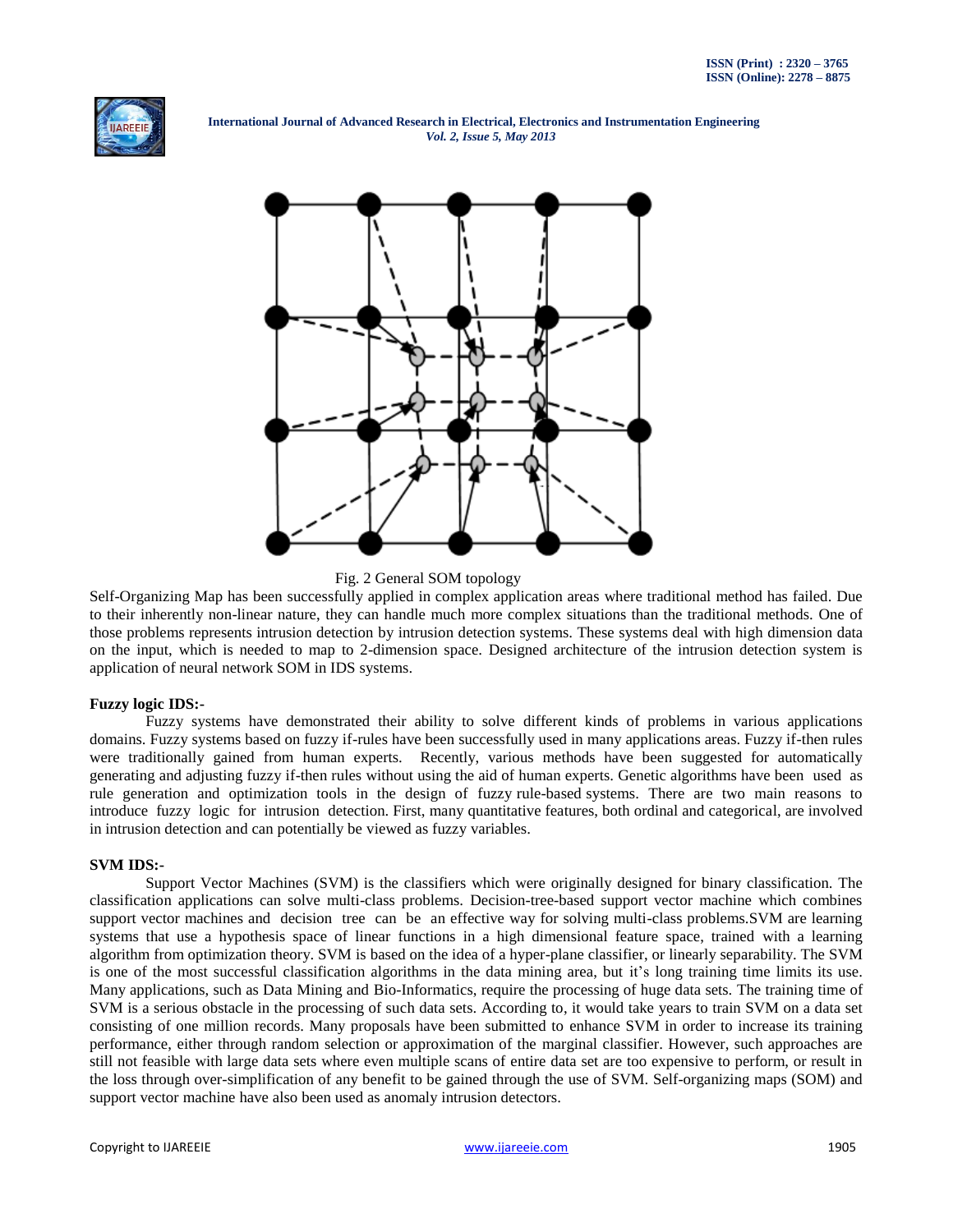

There are two main reasons for our experimentation with SVMs for intrusion detection. The first is speed because real time performance is of key importance to intrusion detection systems, and any classifier that can potentially outrun neural networks is worth considering. The second reason is scalability: SVMs are relatively insensitive to the number of data points and the classification complexity does not depend on the dimensionality of the feature space.

# **V.COMPONENTS OF INTRUSION DETECTION SYSTEM**

An intrusion detection system normally consists of three functional components.

- $\triangleright$  EVENT GENERATOR: It is a data source. Data sources can be categorized into four categories namely Hostbased monitors, Network-based monitors, Application-based monitors and Target-based monitors.
- ANALYSIS ENGINE:- This component takes information from the data source and examines the data for symptoms of attacks or other policy violations.
- RESPONSE MANAGER:- In basic terms, the response manager will only act when inaccuracies (possible intrusion attacks) are found on the system, by informing someone or something in the form of a response.

The analysis engine can use one or both of the following analysis approaches:

Misuse/Signature-Based Detection: This type of detection engine detects intrusions that follow well known patterns of attacks (or signatures). Misuse detectors analyze system activities and try to find a match between these activities and known attacks having definitions or signatures introduced to the system beforehand.

#### **Advantages of Misuse-based IDSs:-**

- Misuse detectors are very efficient in detecting attacks without signaling false alarms (FA).
- Misuse detectors can quickly detect specially designed intrusion tools and techniques.
- Misuse detectors provide systems administrators an easy to use tool to monitor their systems even if they are not security experts.

#### **Disadvantages of Misuse-based IDSs:-**

 Misuse detectors can only detect attacks known beforehand. For this reason the systems must be updated with newly

discovered attack signatures.

- Misuse detectors are designed to detect attacks that have signatures introduced to the system only. When a wellknown attack is changed slightly and a variant of that attack is obtained, the detector is unable to detect this variant of the same attack.
- Misuse-based IDS used in our hybrid IDS is the open-source project Snort. It only looks for the known weaknesses and may not care about detecting unknown future intrusions.

Anomaly/Statistical Detection: An anomaly based detection engine will search for something rare or unusual [26]. They analyses system event streams, using statistical techniques to find patterns of activity that appear to be abnormal. Anomaly detectors detect behaviors on a computer or computer network that are not normal. According to this approach, behaviors deviating from behaviors assumed as ""normal" are thought to be attacks and anomaly detectors compute the deviation in order to detect these attacks. Anomaly detectors construct profiles of users, servers and network connections using their normal behaviors. These profiles are produced using the data that is accepted as normal. After the profile construction, detectors monitor new event data, compare the new data with obtained profile and try to detect deviations. These deviations from normal behaviors are flagged as attacks. Pros and cons of anomaly-based approach are as follows:-

#### **Advantages of Anomaly-based intrusion detection systems**

- Anomaly based IDSs, superior to signature-based ones, are able to detect attacks even when detailed information of the attack does not exist.
- Anomaly-based detectors can be used to obtain signature information used by misuse-based IDS.

#### **Disadvantages of Anomaly-based intrusion detection systems**

- Anomaly-based IDSs generally flag many false alarms (FA) just because user and network behavior are not always known beforehand.
- Anomaly-based approach requires a large set of training data that consist of system event log in order to construct normal behavior profile.
- This system is that they are highly expensive and they can recognize an intrusive behavior as normal behavior.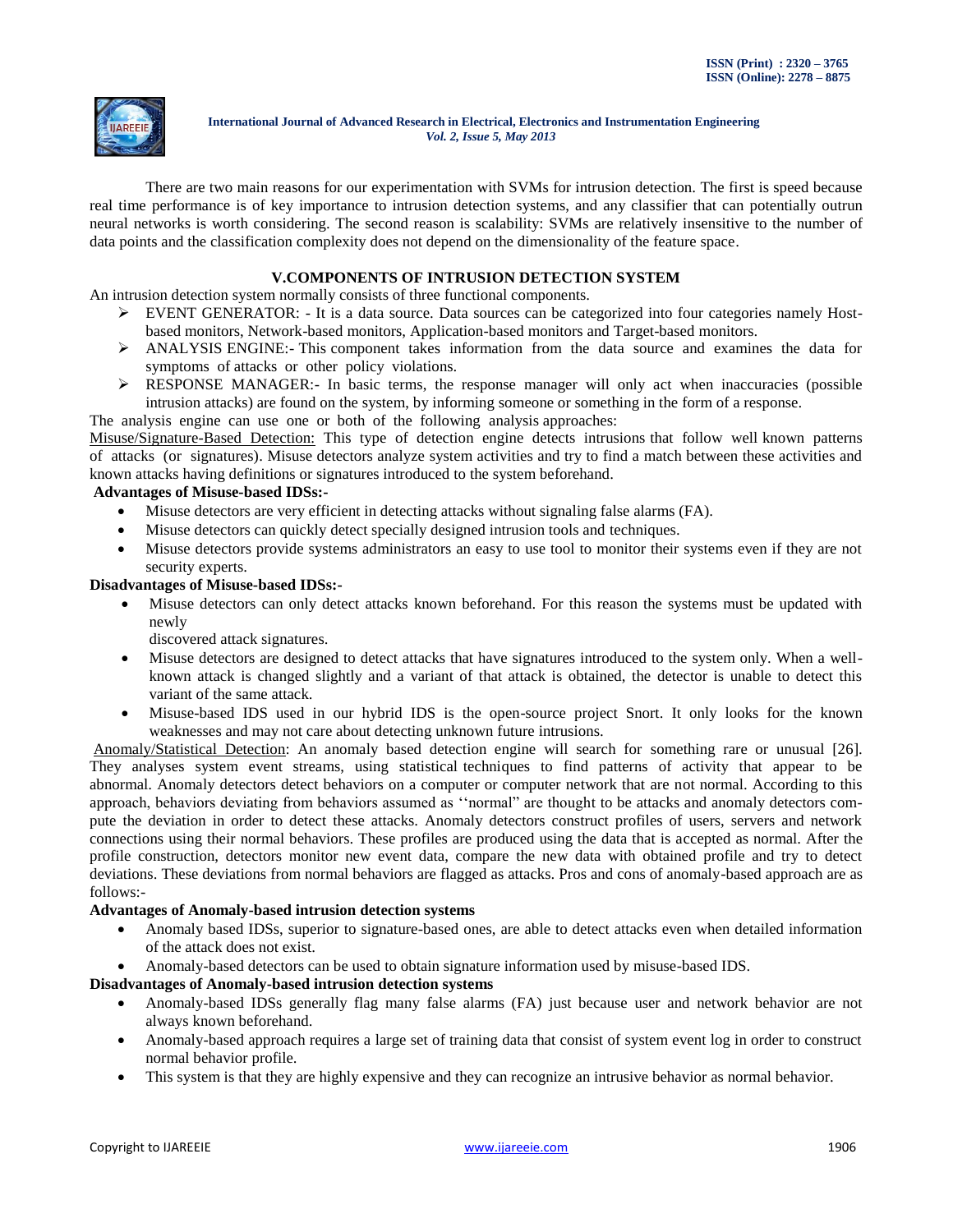

## **VI. IMPORTANT BENEFITS OF INTRUSION DETECTION DEVICE**

Did you know that in Japan the total number of crimes involving the Internet was almost 60% higher in the first half of 2001 than in 2000? Furthermore, Internet fraud has increased by 94%! According to a report mentioned in the Computer Crime and Intellectual Property section, in from 1995 – 2000, Hong Kong witnessed a 26 times increase in cybercrime cases. In 1995, the number of crimes totaled to 14 and in 2000, the crimes had increased to 368. The most popular social media networks see as many as 20 million probes per week! These probes are generally caused due to reasons; such as unauthorized access gained by attackers, malware and authorized users try to get additional privileges. The answer to this is an intrusion detection device.

[Intrusion detection device](http://www.cloudaccess.com/intrusion-detection) is like a burglar alarm for a computer network. It monitors the flow of traffic and facilitates information systems to deal with the attacks. This system protects your enterprise setup by identifying, logging, reporting and sending alarm whenever there is a probe. The main task of [intrusion detection software](http://www.cloudaccess.com/intrusion-detection) is to detect attacks and possibly repel them. This article will offer an insight into some of the primary benefits of intrusion detection device.

#### **VII.CONCLUSION**

An IDS is a device which is used to inspect all network traffic and alert the user when there has been unauthorized access. There are two primary methods of monitoring these are signature-based and anomaly-based.

This Paper Describe three types of Intrusion detection system. The main goal of this paper is to present different approaches of IDS.ANN and SVM approach belongs to supervised method and SOM and Fuzzy Logic approach belongs to unsupervised method. After study of these approaches we find that hybrid based approaches can overcome the problems which are present in Previous approaches.

## **REFERENCES**

- 1. S. Northcutt, Intrusion Signatures and Analysis, New Riders, Indianapolis, Indiana, 2001, pp 189-211.
- 2. Joachims T. "Estimating the Generalization Performance of a SVM Efficiently." Proceedings of the International Conference on Machine Learning, Morgan Kaufman, 2000.
- 3. D. Zamboni, "Using Internal Sensors For Computer Intrusion Detection". Center for Education and Research in Information Assurance and Security, Purdue University. August 2001.
- 4. R. Graham, "FAQ: Network Intrusion Detection Systems". March 21, 2000.
- 5. S. Peddabachigari, Ajith Abraham, C. Grosan, J. Thomas, "Modeling intrusion detection system using hybrid intelligent systems", Journal of Network and Computer Applications, Volume 30, Issue 1, January 2007, Pages 114–132
- 6. M. Saniee Abadeh, J. Habibi, C. Lucas, "Intrusion detection using a fuzzy genetics-based learning algorithm", Journal of Network and Computer Applications, Volume 30, Issue 1, January 2007,Pages 414-428.
- 7. Paul Innella Tetrad, "The Evolution of Intrusion Detection Systems", Digital Integrity,LLC on November 16, 2001.
- 8. Harley Kozushko, "Intrusion Detection: Host-Based and Network-Based Intrusion Detection Systems", on September 11, 2003.
- 9. Abraham, A., & Thomas, J. (2005). Distributed Intrusion Detection Systems: A Computational Intelligence
- 10. Joachims T. "Making Large-Scale SVM Learning Practical." LS8-Report, University of Dortmund, LS VIIIReport, 1998.

## **BIOGRAPHY**



Ms. Pooja Agrawal received her Master Degree in Computer Science from Guru Ghasi Das University, Bilaspur(C.G.).She Completed her M.Phil In computer science from Dr. C. V. Raman University, Kargi Road Kota,Bilaspur. She is currently pursuing Ph.D. in Computer Science in Dr. C. V. Raman University, Kargi Road Kota, Bilaspur. She is having 10 years of teaching experience. Her Research interest area in Data mining & Software Engineering.



Mr. Suresh Kashyap received his Master Degree in Master Diploma in Computer Science and application from Guru Ghasi Das University, Bilaspur (C.G.).He Completed his M.Phil In Information Technology from Dr. C. V. Raman University, Kargi Road Kota, Bilaspur. He is currently pursuing M.Tech. in Computer Science in Dr. C. V. Raman University, Kargi Road Kota,Bilaspur. He is having 5 years of teaching experience. His Research interest area in Software Engineering.